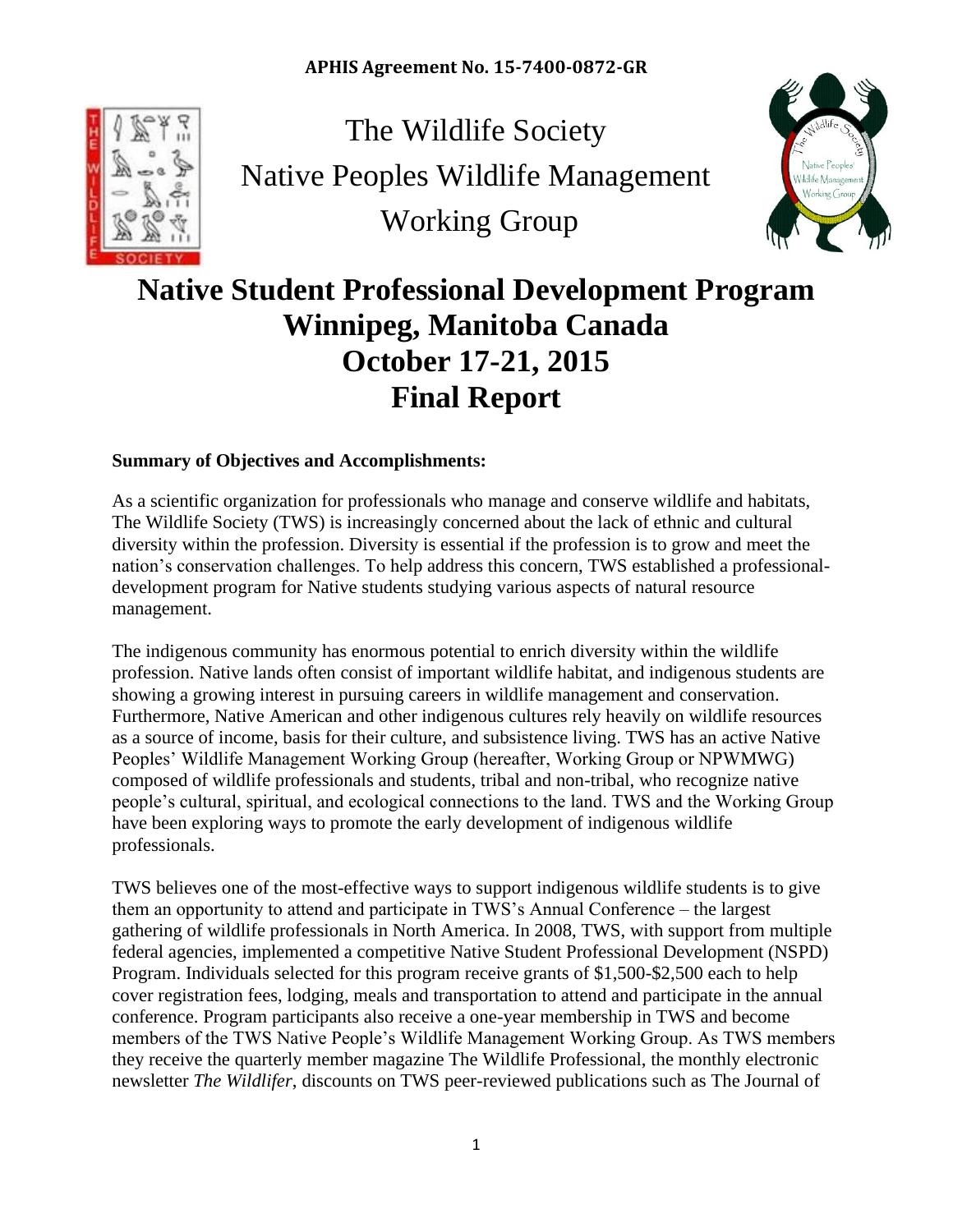Wildlife Management and *Wildlife Society Bulletin*, and access to the TWS website, blog, career center, mentoring program, and other online resources.

The purpose of this APHIS grant was to provide Federal financial assistance to fund a symposium or provide funds for competitive students to participate in The Wildlife Society's 22nd Annual Conference in Winnipeg, Canada, October 17-22, 2015.

## **Eligibility:**

Candidates must be members of a Native American, First Nations, or indigenous tribe, and currently enrolled in an undergraduate or graduate program in a relevant academic discipline such as wildlife biology or ecology. Applicants must display a record of academic excellence and a strong interest in pursuing a career in wildlife management or conservation.

## **Application:**

Flyers for the Professional Development Program (see Figure 1: attached PDF) were sent out on 19 April with a due date of 1 August 2015.

#### **Selection:**

Qualified applicants are evaluated by a panel consisting of the Chair of the Native Peoples' Wildlife Management Working Group, two other working-group members, a TWS staff member, the Professional Development Program Coordinator, and at least one representative from other program partners, including the Native American Fish and Wildlife Society.

This year, the Native People's Wildlife Management Working Group had funding for seven students to attend this year's conference. Serra Hoagland, a past recipient, is the Professional Development coordinator.

# **2015 Native Student Professional Development Program participants:**

- Valentine Vaeoso (Pacific Islander), Undergraduate at University of Hawaii at Hilo
- Laura Lagunez (Navajo), Undergraduate at Cornell University
- Victoria Atencio (Santa Domingo Pueblo), Undergraduate at New Mexico State University
- La'akea Low (Native Hawaiian), Undergraduate at University of Hawaii Maui College and Oregon State University Ecampus
- Chase Voirin (Navajo), Master's student at University of Arizona
- Bronson Palupe (Native Hawaiian), Undergraduate at University of Hawaii at Hilo
- Megan Judkins, PhD student at Oklahoma State University

#### Honorary

• Vernon Nieto (Santa Domingo Pueblo), Undergraduate at New Mexico State University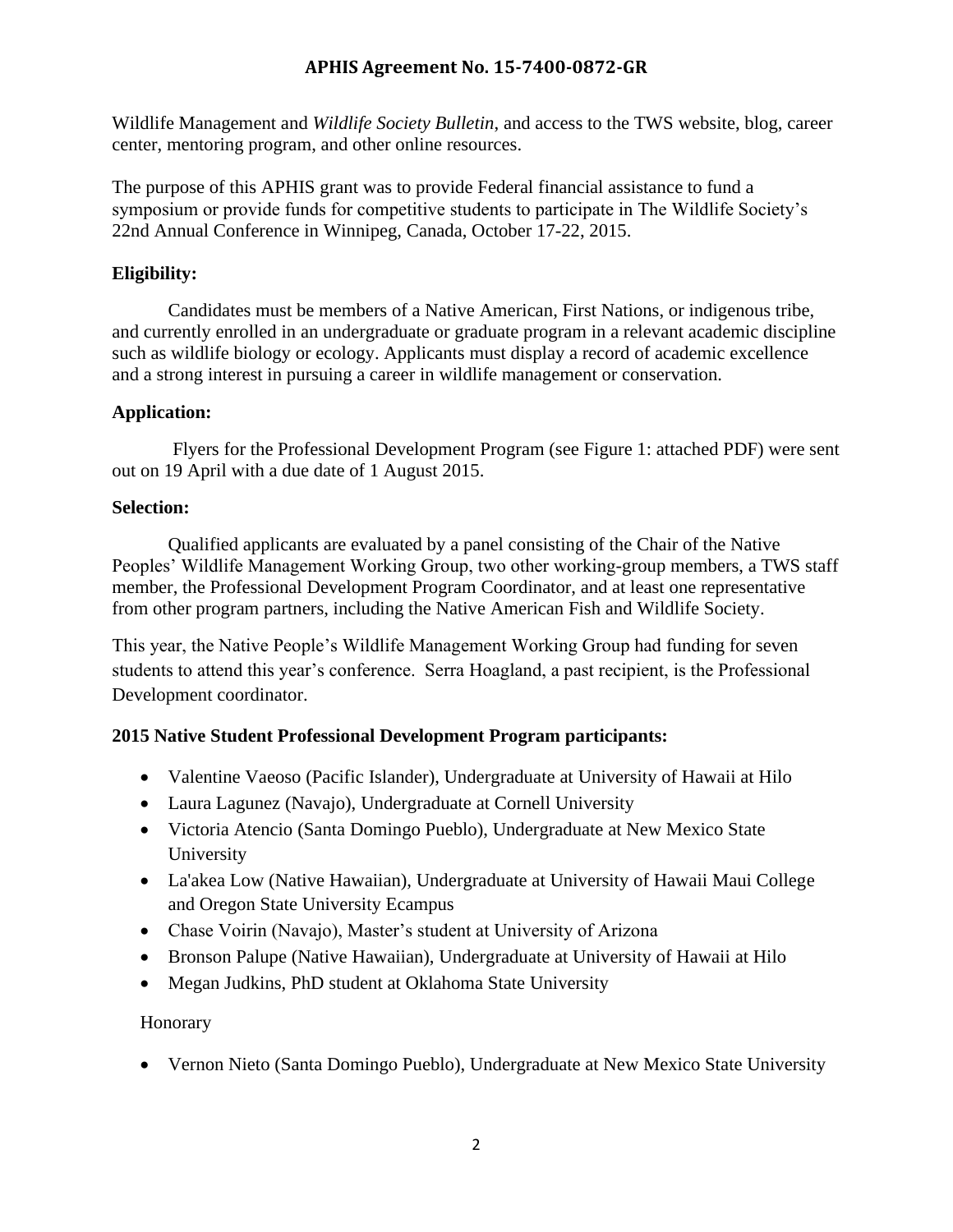Native Student Professional Development Program The Wildlife Society 22nd Annual Conference October 17-21, 2015, Winnipeg, Canada



Native People's Wildlife Management Working Group-Post Meeting-October 2015

#### Professional Development Coordinator, students, and TWS Executive Director

Left to right front row: Valentine Vaeoso (Pacific Islander) Undergraduate at University of Hawaii at Hilo, Laura Lagunez (Navajo) Undergraduate at Cornell University, Victoria Atencio (Santa Domingo Pueblo) Undergraduate at New Mexico State University.

Left to right back row: La'akea Low (Native Hawaiian)-Undergraduate at University of Hawaii Maui College and Oregon State University Ecampus, Serra Hoagland (Laguna Pueblo)-PD Program Coordinator and PhD Candidate at Northern Arizona University, Vernon Neito \* (Santa Domingo Pueblo) \*Honorary member of NSPD\*- Undergraduate at New Mexico State University, Chase Voirin (Navajo)-Master's student at University of Arizona, Bronson Palupe (Native Hawaiian)-Undergraduate at University of Hawaii at Hilo, Ken Williams-Executive Director of The Wildlife Society.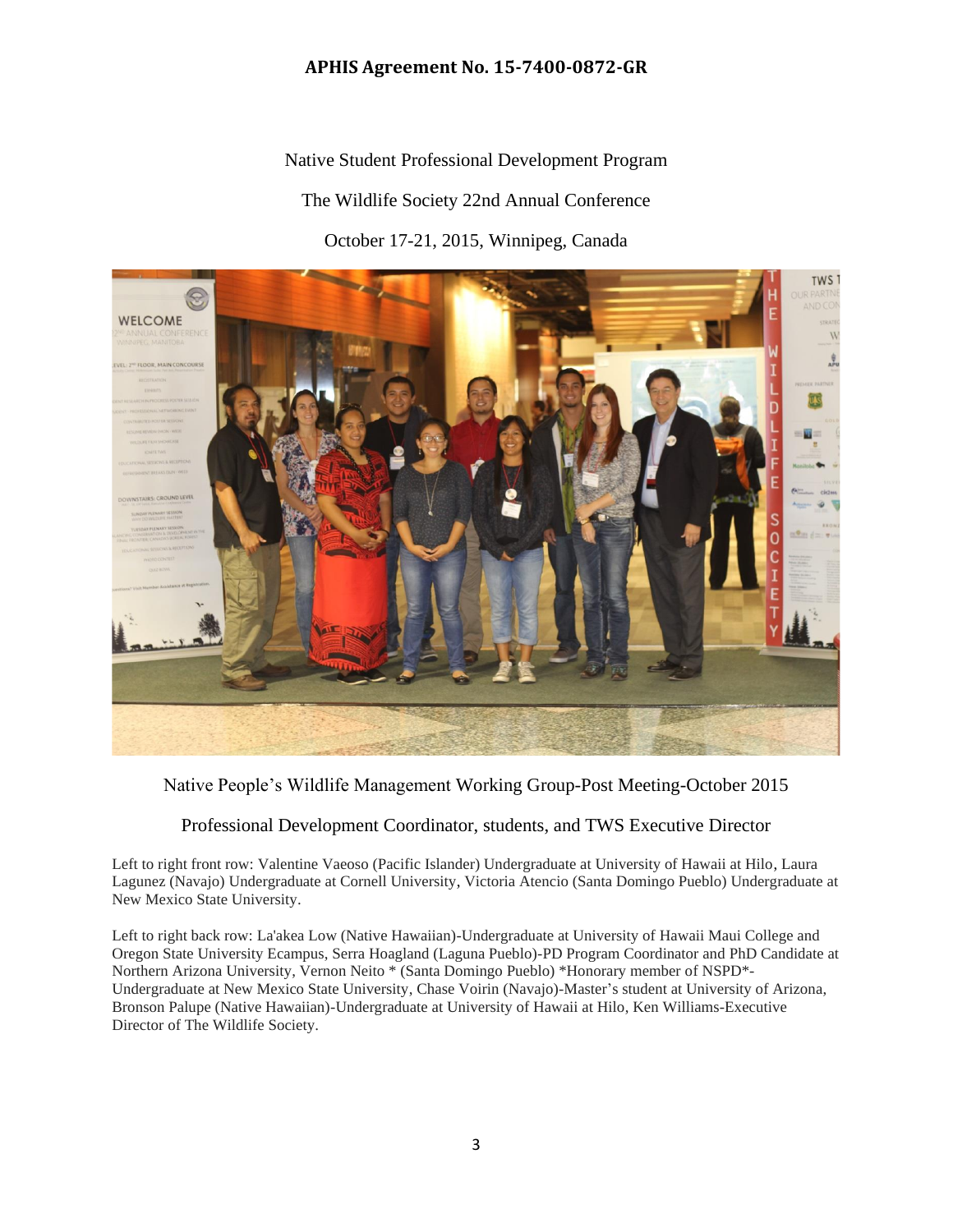Professional Development students had a number of requirements to fulfill as part of their attendance at the meeting. Prior to the conference students participated in several Skype meetings with other grant recipients to prepare them for their experience, introduce them to their cohorts and answer any questions related to the conference events. Upon arrival, students attended the Student and the New Member's Receptions where they met with other students from other universities and fellow new attendees. Students attended two working group meetings, were introduced to several Student Conservation Association (SCA) opportunities, and various organizations, companies and agencies at the trade show exhibit booths. Professional Development grant recipients also participated in the Student-professional Mixer where they interacted with hundreds of professionals that work throughout North America. Students also had the opportunity to meet and network with members of TWS Council on and actively participated in the symposium sponsored by the Native Peoples Wildlife Management Working Group. During the Native Peoples Wildlife Management Working Group (NPWMWG) annual meeting, several PD students volunteered to help organize for the 2016 NPWMWG sponsored symposium. It is apparent that students who have participated in this program are interested in remaining active in the Wildlife Society, our NPWMWG, advancing their professions, and sharing their experiences with their communities.

At this year's conference, the NPWMWG co-sponsored a symposium on October 19<sup>th</sup>, entitled: "*Indigenous Peoples Involvement in Wildlife management."* The symposium included presentations by a variety of First Nation and indigenous speakers, and a Panel Discussion. This was a well-attended symposium, especially by The Wildlife Society (TWS) leadership.

The NPWMWG held its working group meeting on Wednesday afternoon. This was attended by thirty or more members and interested participants. Discussions by the group included a number of topics. The group has been invited to write a chapter on Traditional Ecological Knowledge (TEK) for the Wildlife Techniques Manual revision, slated for re-publication in 2017. There were discussions on reaching out membership to tribal wildlife managers, liaisons to federal and state governments, and the Native American Fish and Wildlife Association (NAFWA). The group also organized a committee to put together a symposium proposal for next year's annual meeting in Raleigh, North Carolina.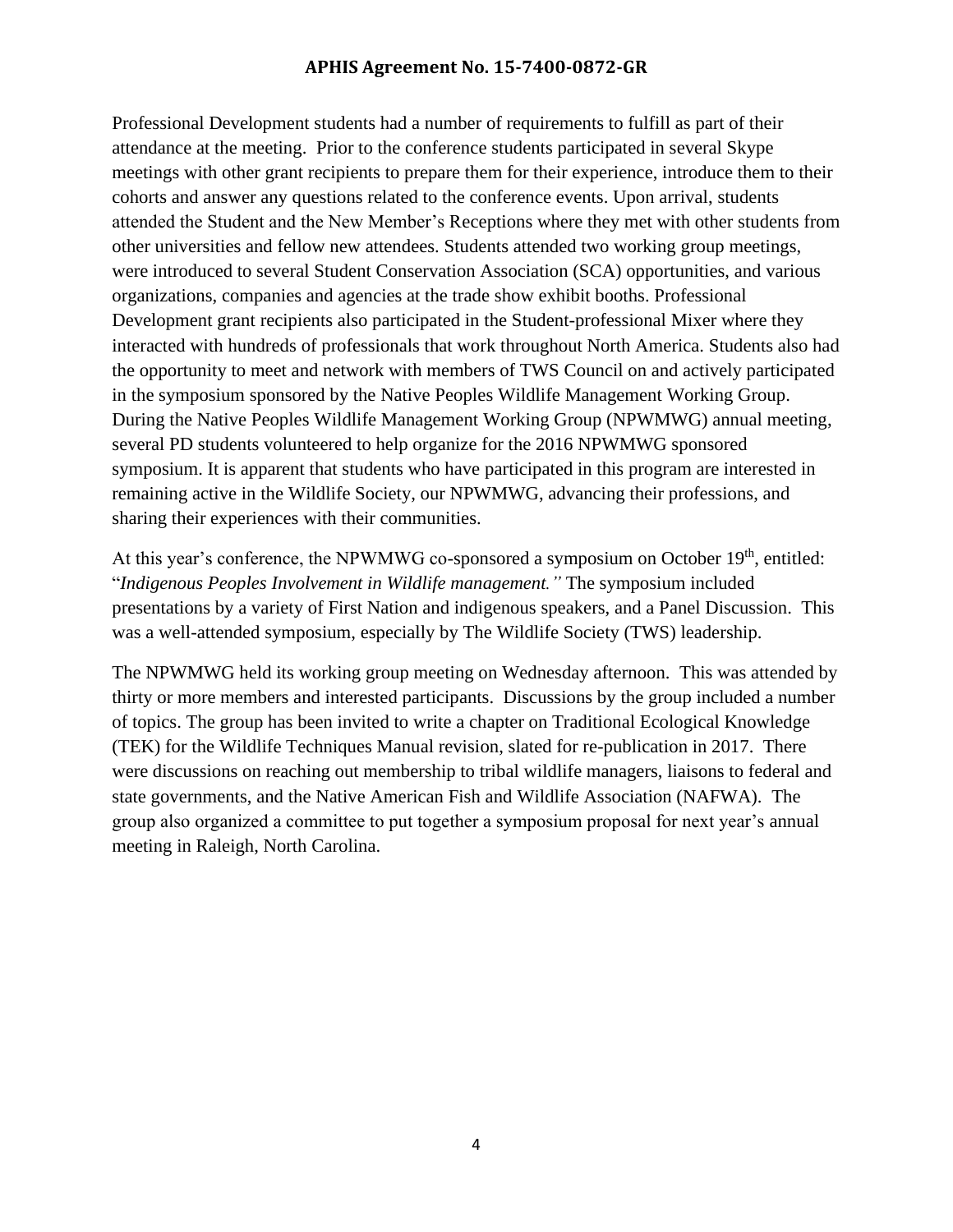#### **List of partners:**

Supporting agencies include the Western and Canadian sections of The Wildlife Society, the U.S. Fish and Wildlife Service and the USFWS National Wildlife Refuge System, the U.S. Forest Service, the U.S. Department of Agriculture's Animal Plant Health Inspection Service (Wildlife Services program and Civil Rights Enforcement and Compliance Unit), U.S. Department of Agriculture APHIS Wildlife Service's National Wildlife Research Center, the U.S. Geological Survey, and the U.S. National Park Service.

#### **Acknowledgements:**

We would like to extend a special thank you to Dr. Elizabeth Flaherty, and Dr. Patrick Zollner of Purdue University, as well as The Wildlife Society, especially Jonathan Haufler, Ken Williams, and Jane Jorgensen.

#### **Final Report Prepared by:**

Serra Hoagland – Native Peoples Wildlife Management Working Group, Professional Development Program Coordinator Daniel N. Gossett – USDA/APHIS/WS/NWRC, NPWMWG member.

#### **For more information:**

**Name:** Serra Hoagland **Affiliation:** Program Coordinator, Native Student Professional Development Program **Phone:** 928-556-2190 **Email:** [serrahoagland@gmail.com](mailto:serrahoagland@gmail.com)

**Date:** 8 December 2015